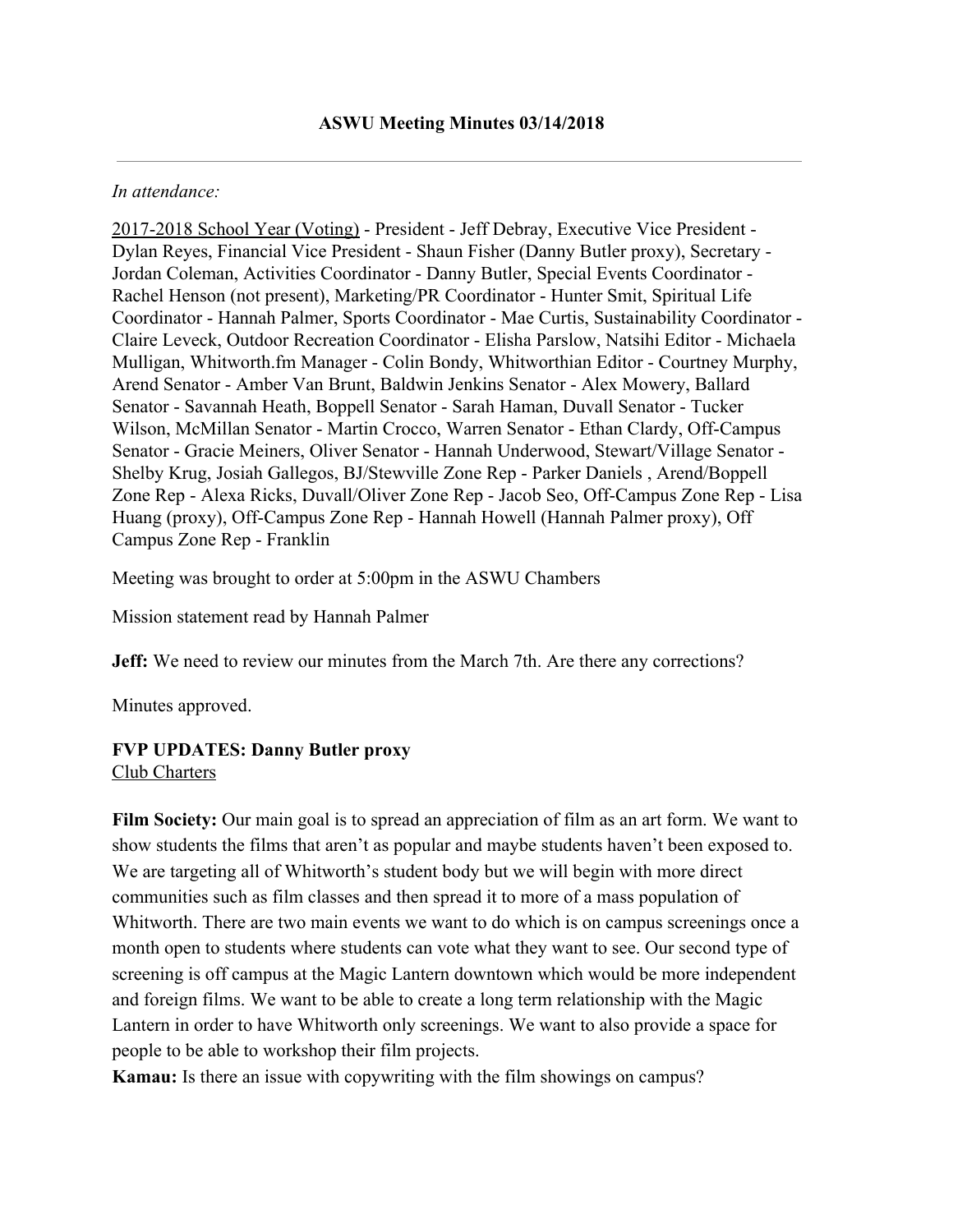**Film Society:** We see our events as simply educational to our Whitworth community and since we have an advisor and it is an education opportunity, it would be allowed. As long as we are not incorporating the promotional aspect of film screenings, we will avoid the issue of copywriting.

**Claire:** Do you have an idea of the amount of interest you have for the club?

Film Society: There's an easy population that we can access and we want to reach all kinds of people.

## DISCUSSION

**Hannah U:** Club chartering committee recommended approval because they don't really need money, people want to do it, it's cool.

**Tucker:** They are very knowledgeable about the issue of copywriting and they figured out a solution to that.

**Jacob:** A film minor is very small and this is an opportunity to make it a larger opportunity for students.

**Danny:** They emailed me about this club like three months ago and they have been very passionate about it.

**Kamau:** New clubs are capped out at \$300 and showing one film can cost more than that. So I am worried.

**Danny:** So since they aren't promoting the film beforehand, there isn't a monocle value. **Celisse:** You can show movies for educational purposes but you have to have it in a syllabus. We need to make sure that this club can show movies for free by talking to our copyrite person.

**Savannah:** Disregarding the copyright issue, I think that this club is a great idea. Even if they showed clips or other aspects of films, it would be a good opportunity for the film minor and for them to have a space to talk about film that isn't a class setting. It's a club that can be for any kind of student.

**Hannah U:** I think that the club is ready especially because they have faculty onboard and they must be aware of this.

**Claire:** I think that they would have the ability to reach out for future information because they are passionate about it.

**Hannah U:** Would the school get in trouble?

**Celisse:** Yes, we would get sued.

**Amber:** Can we wait to table it until they talk to the copyright people?

**Savannah:** I don't want to say that we are going to table this only on the copyright thing because they have other ideas and it's a good club and we get what it is.

**Alex:** I move to table the vote until next week.

APPROVE: 5

OPPOSE: 7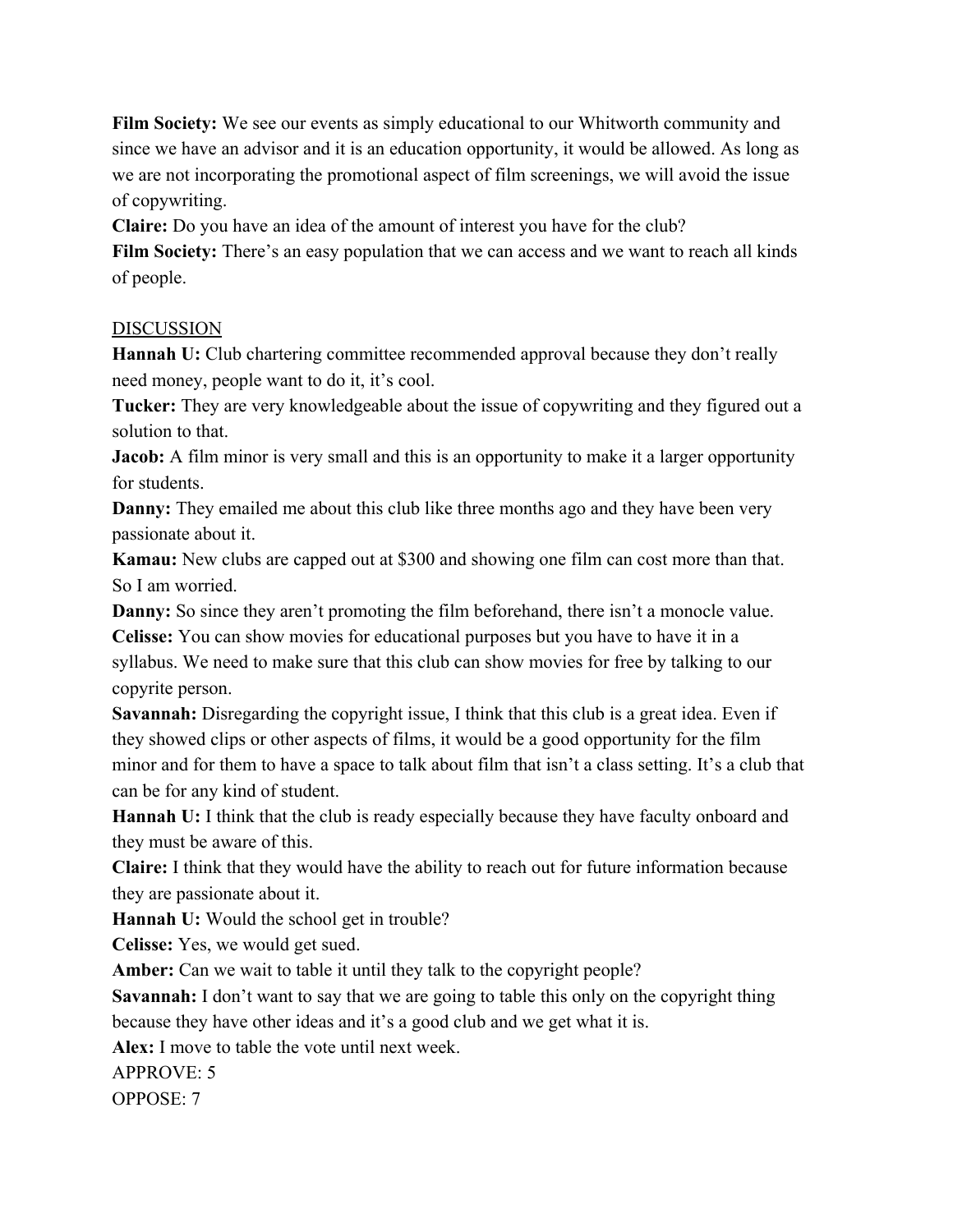ABSTAINING: 1 Fails

**Savannah:** I move to approve the club charter. APPROVE 13 OPPOSED 2 ABSTAINING 0 Passed

**Model United Nation Club:** Our club is an extracurricular activity where students can role play delegates. It's an international organization that is present in over 100 countries. We want to start one here and get as many people involved as possible. We want to diversify people's opinions. The things that are involved are a research aspect, debate aspect, and a writing aspect. It allows you to use critical thinking, and think on your feet. What Model UN is about, this global engagement, it fits really well with the mission statement. We need to put ourselves in the shoes of people in other countries. It will be good to have healthy dialogues and enhance our diplomatic skills. So far what we've done is that we went to Gonzaga to witness and practice with their club and did workshops with them for position papers and public speaking skills. Now we have that knowledge for how to run Model UN at the college level. We've had 4 workshops so far to train people and to make it more open to as many people as possible. We have about 18 people who are interested in committed. We would be meeting Tuesdays from 7-9pm in Weyerhaeuser.

**Jeff:** Did you all do Model UN in high school?

**Model UN Club:** Some of us did.

**Sarah H:** What conference are you planning to attend with the group?

**Model UN Club:** We want to work with Gonzaga and maybe Eastern, and then there is one in Portland as well.

### DISCUSSION

**Jacob:** We know that there is a strong interest for this club and it's a great way to outreach to other schools and communities.

**Alex:** Model UN Club has a great participation here at Whitworth throughout history and to bring it back would be really cool. It was one of the first things we were known for.

**Sarah H:** I remember when I came to Whitworth, I was bummed to hear that we didn't have Model UN Club anymore. Now

**William:** I don't see a reason not to charter this club because of the importance to the community at Whitworth and to the departments and students.

**Amber:** I move to approve the club.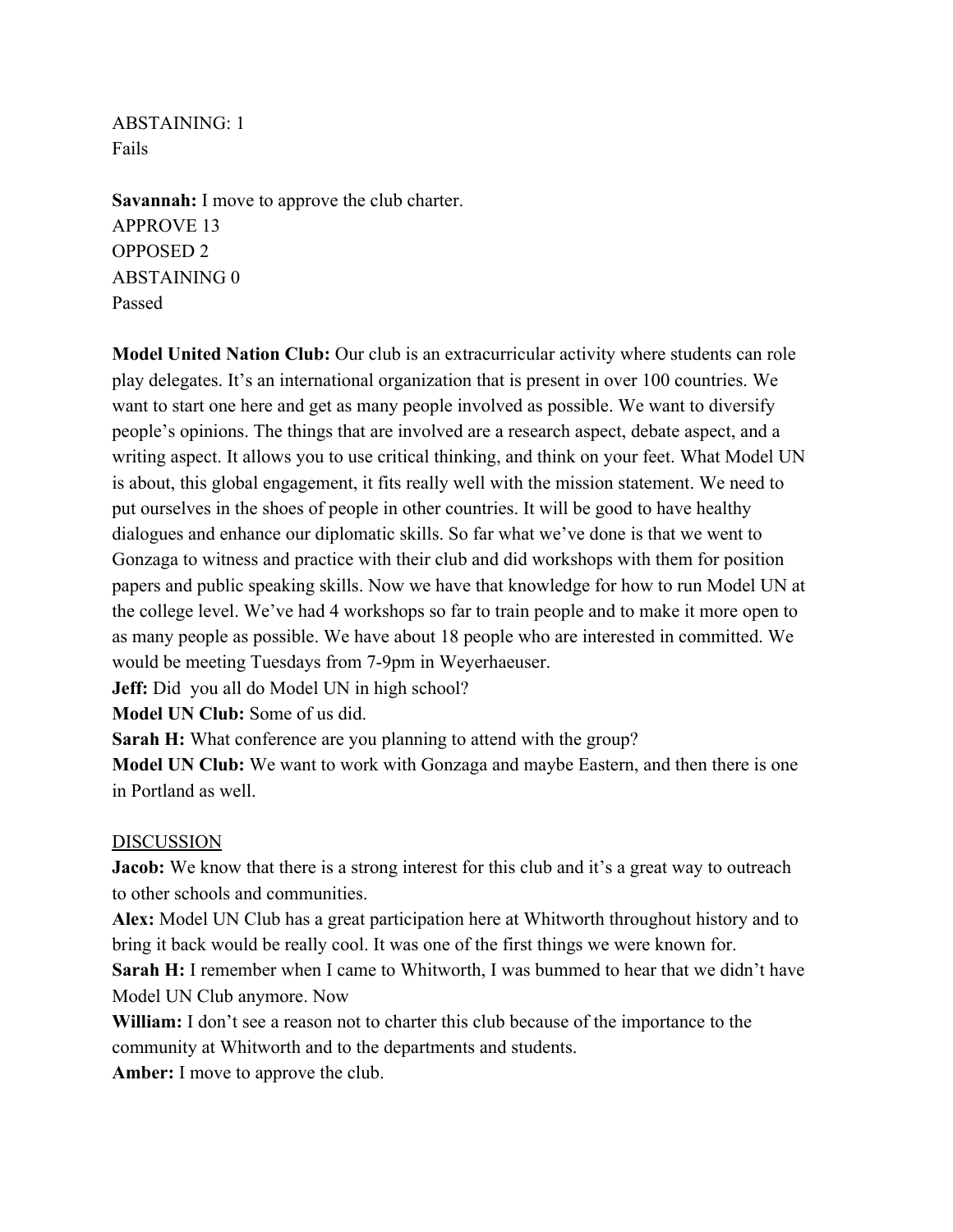APPROVE 17 OPPOSED 0 ABSTAINING 0 Passed

Super Smash Bros Club Update:

**William**: Our club has been going through a great year so far. We meet every Saturday in Eric Johnston. March 17th at 1pm is our biggest tournament and it's a part of WhitCon. It's a \$7 fee for the entire weekend, and \$3 for just Sunday. Lots of tournaments for the Gaming Club.

**Kamau:** What are couch co-op?

**William:** The gaming club is taking over the RTT and you are able to sit in there with the big screen and play with a friend.

**Andrews:** Do we need experience for this game to play?

**William:** There are going to be different rooms for different games and skills.

Capital: \$13,175 Unallocated: \$3,568.19

## **EVP UPDATES: Dylan Reyes**

Elections

Applications for ASWU positions are due Friday, March 16th at 6pm. The following Monday, March 19th @8pm in the ABC room is the mandatory candidate meeting. Primary campaigning will start the Monday after we get back from Spring Break. **Sarah H:** Will email reminders go out to people who applied? **Dylan:** Yes, check emails that night.

Student Highlights Ethan Clardy - Emily

Diversity Monologues is happening tomorrow at 7pm in Cowles Auditorium

# **PRESIDENT UPDATES: Jeff DeBray**

Vote on Cultural Events Coordinator Job Description

**Kamau:** I worked with my predecessor and figured out things that weren't relevant to the job and that needed to be changed. Mostly these components are things that have to do with organizing things that aren't necessarily cultural events or events that have to do with ASWU. I made some changes with the Cultural Events coordinator and CDAs and the frequency of how often they meet with other positions.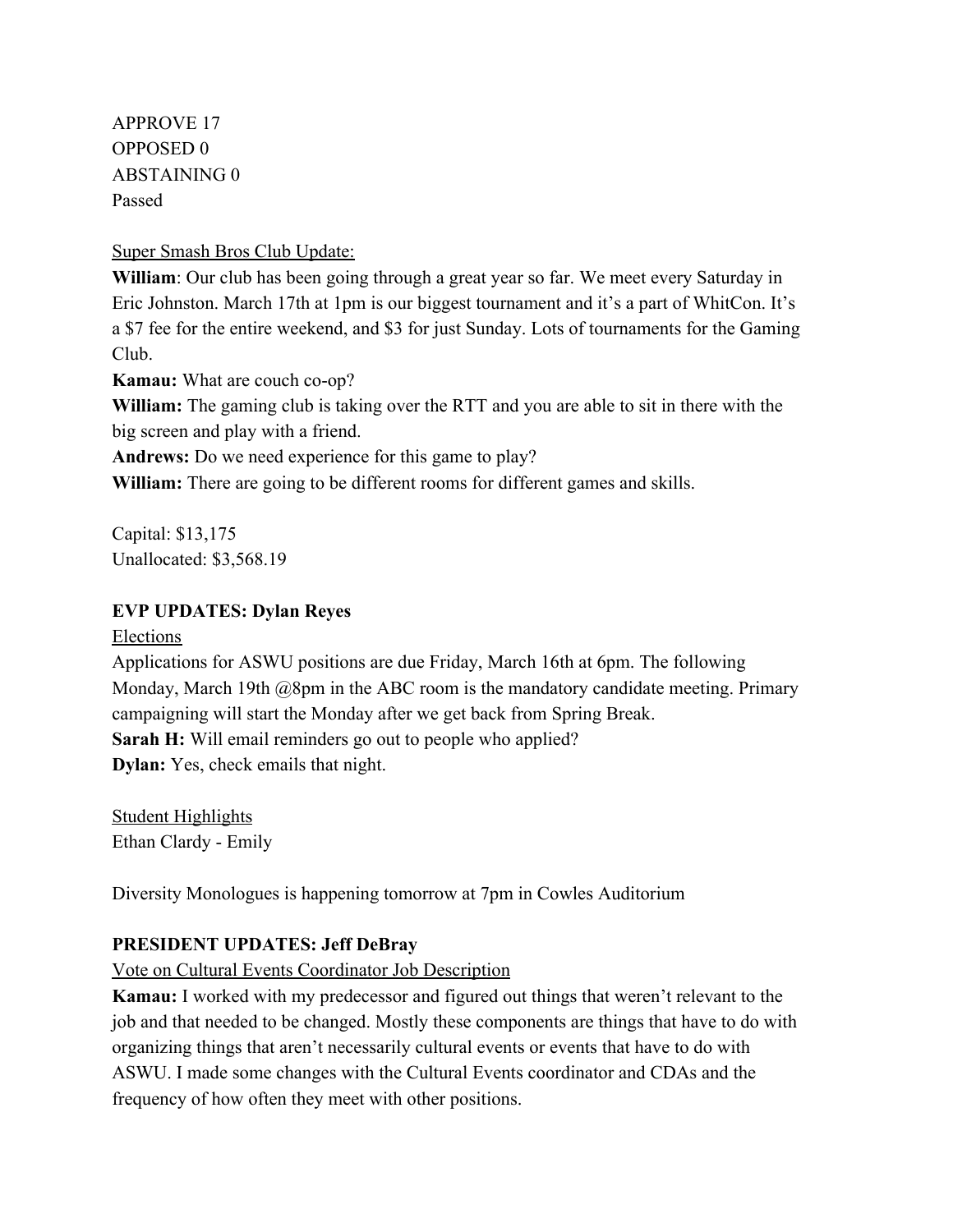**Gracie:** Motion to approve the Cultural Events Coordinator position with Kamau's changes

APPROVED 16 OPPOSED 0 ABSTAINING 1 Passed

## **Springfest**

May 5th. The theme is summer camp. We have things rolling with committees.

### **REPORTS AND VIBES**

**Kamau:** I heard great things about the 17 minutes this morning surrounding the School Walk Out. Two events from me is one on Monday, March 19  $@$ 7pm in the RTT about the Washington Post and Christianity and capitalism. March 22nd @7pm in ABC room there will be a screening of the documentary "White People."

**Gracie:** Last Saturday was the Off-Campus Roller Skating night. Over 200 showed up. **William:** Super Smash Bros club is looking for a dorm that will host a tournament which will be happening in April. Also, I am looking at getting this tournament on the WEAPR and so I need someone from Whitworth to be in the tournament. The Smash Bros community at Whitworth will be having a pre WhitCon meeting tonight and tomorrow night where we will be practicing all Smash Bros tournament types.

**Aussie:** Teach the Movement is looking for volunteers for next Wednesday to go to Glover Middle School from 3:45-4:45pm. We are teaching about Women's history. The students will get bios about women and learn about their roles in history. Free for anyone to go. **Shelby:** I had a resident who was excited about being an Eco-rep and working in Stewville. As far as getting a compost bin in the residence halls, facilities isn't willing to provide those other than in the HUB. However, my resident is working with Claire to work for composting in Stewville. The first annual Stewville escape room is this Saturday. We have 10 spots left, \$2 per person and groups of 6-8 people. We have Whitworth Snapchat covering the event.

Get the word out.

**Alex:** Want to talk about the International representatives. Andrews and I talked to Lulu in the ISC and sent out a survey to all international students about how they think this would be valuable.

**Theresa:** I think that it would be a great idea to have an international representative because there aren't a lot of us and there are so many things that we go through that others don't understand.

**Guest:** The senators and the zone reps are representing the majority in the dorms and I want my voice to be heard as I am not a majority student.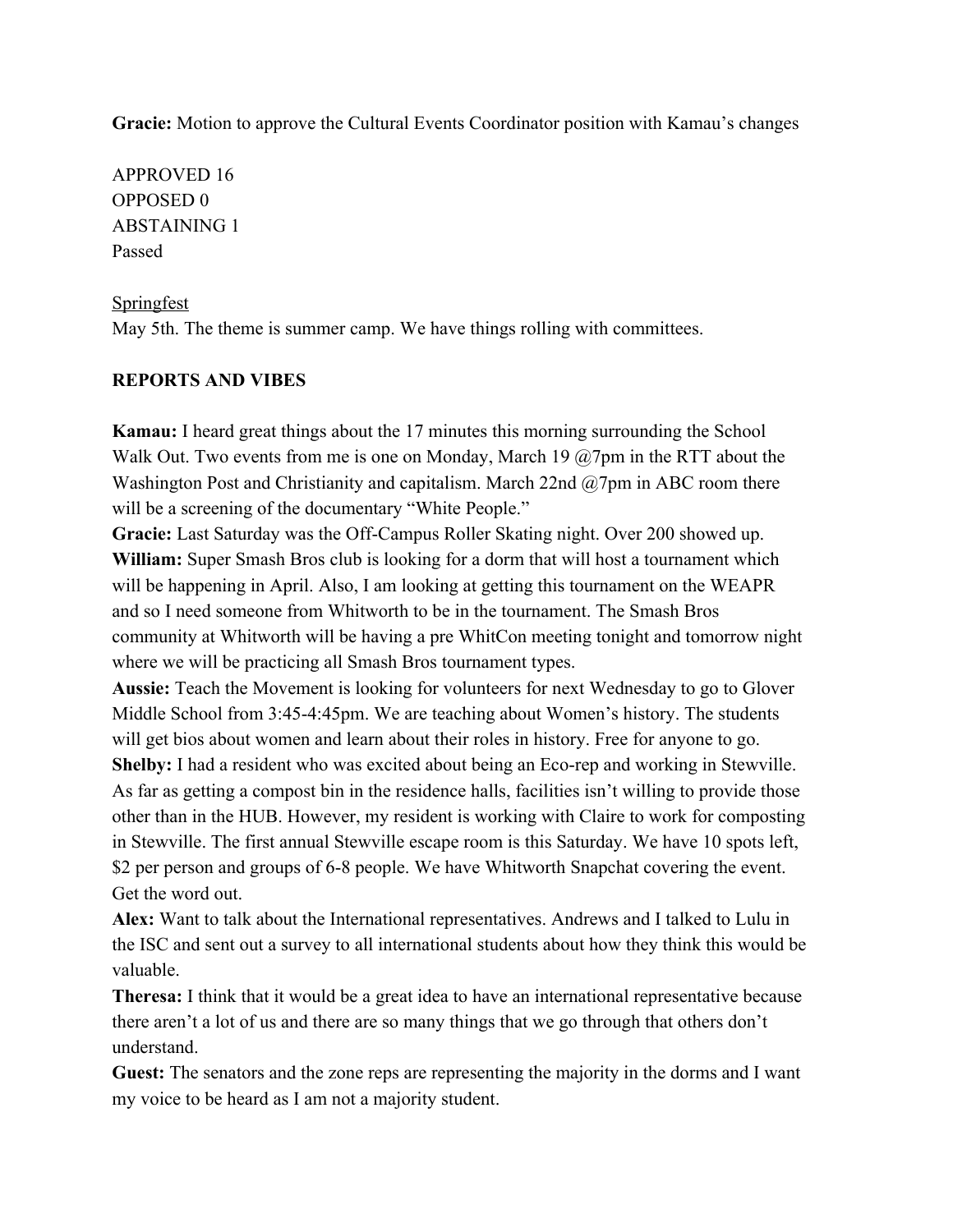**Jeff:** There has been a timeline that was put together to discuss this topic.

**Andrews:** When Alex and I started thinking about this, I was really passionate about it. I've had to backtrack when listening to the opposing side and hearing that people didn't think it wasn't needed. Some think that since the international students already are represented in a building, there wouldn't be a need for it. ASWU as a group needs to think about how we are going to represent these people and how many people's voices aren't being heard. Are we going to create a way where more people can speak up?

**Sarah H:** I have been concerned about how some students will have more votes than other students. I think that we should have a different way to come about this and avoid the extra vote.

**Guest:** International students are a minority and we will never be a majority. In a dorm of 100 people, there are like 5 international students.

**Jacob:** I enjoy the idea of this position because there a tension between Cultural events and International students. I would love to break that down and provide another position. We need an inside person to represent the international students.

**Savannah:** I don't think that it counts as them voting twice if they have a senator representative. Their voice will be heard but they aren't a majority and we need to give them a voice in this new culture for them.

**Mae:** As a senator last year, I never had any international students come and talk to me. Have international students been reaching out to the senators?

**Guest:** It doesn't matter if we speak up because it's one person against all the other voices. **Jeff:** We will talk about this more when we have an outlined job description for this position. There have been a lot of communication for a timeline regarding this issue. **Guest:** Regarding international students not reaching out to senators: We have the most international students in our residence hall and I want to point out that many don't go to senators due to the lack of information they have. International students don't know about the process of student government and culturally, some don't want to raise conflict and sometimes it's better to be silent and listen. Also, there are some students who are overwhelmed with this new culture, country, and new people, and going to talk with senators is hard when they don't know what they're going through. I have a resident this year who has been going through a lot and sometimes they feel like senators should go to them rather than international students going to senators.

**Guest:** We didn't ask for this position because we wanted to. It was because we needed to.

**Sarah H:** Two updates from Boppell: We got approved for a vending machine but I don't know when, how, or what's going to be in it. We also just started hosting other residence halls during our milk and cookies night. Thank you to BMac! It was packed and we had karaoke.